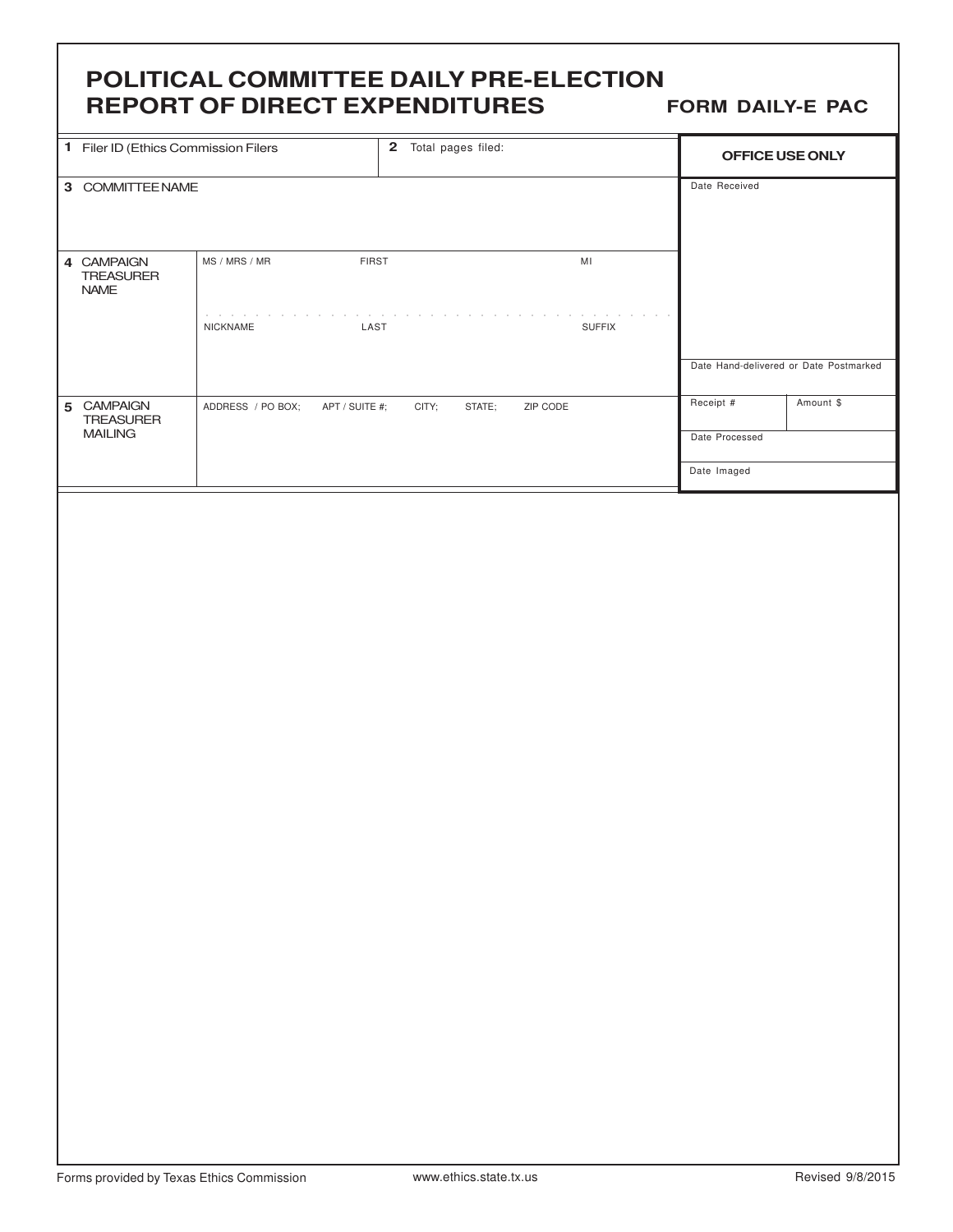## **POLITICAL EXPENDITURES MADE FROM POLITICAL CONTRIBUTIONS**

### **SCHEDULE F1**

| <b>Advertising Expense</b><br>Accounting/Banking<br><b>Consulting Expense</b><br>Contributions/Donations Made By<br>Candidate/Officeholder/Political Committee<br><b>Credit Card Payment</b> | <b>Event Expense</b><br>Fees<br>Food/Beverage Expense<br>Polling Expense<br>Gift/Awards/Memorials Expense<br><b>Printing Expense</b><br>Salaries/Wages/Contract Labor<br><b>Legal Services</b><br>The Instruction Guide explains how to complete this form. |                                       | Loan Repayment/Reimbursement<br>Office Overhead/Rental Expense                                             | Solicitation/Fundraising Expense<br>Transportation Equipment & Related Expense<br><b>Travel In District</b><br><b>Travel Out Of District</b><br>Other (enter a category not listed above) |  |
|----------------------------------------------------------------------------------------------------------------------------------------------------------------------------------------------|-------------------------------------------------------------------------------------------------------------------------------------------------------------------------------------------------------------------------------------------------------------|---------------------------------------|------------------------------------------------------------------------------------------------------------|-------------------------------------------------------------------------------------------------------------------------------------------------------------------------------------------|--|
| 1 Total pages Schedule F1: 2 FILER NAME                                                                                                                                                      |                                                                                                                                                                                                                                                             | 3 Filer ID (Ethics Commission Filers) |                                                                                                            |                                                                                                                                                                                           |  |
| 4 Date                                                                                                                                                                                       | 5 Payee name                                                                                                                                                                                                                                                |                                       |                                                                                                            |                                                                                                                                                                                           |  |
| 6 Amount $(\$)$<br>Expenditure from<br>corporate funds                                                                                                                                       | 7 Payee address;<br>City; State; Zip Code                                                                                                                                                                                                                   |                                       |                                                                                                            |                                                                                                                                                                                           |  |
| 8<br><b>PURPOSE</b><br><b>OF</b><br><b>EXPENDITURE</b>                                                                                                                                       | (b) Description<br>(a) Category (See Categories listed at the top of this schedule)                                                                                                                                                                         |                                       | Check if travel outside of Texas. Complete Schedule T.<br>Check if Austin, TX, officeholder living expense |                                                                                                                                                                                           |  |
| Candidate / Officeholder name<br>Office sought<br>Office held<br><b>9</b> Complete ONLY if direct<br>expenditure to benefit C/OH                                                             |                                                                                                                                                                                                                                                             |                                       |                                                                                                            |                                                                                                                                                                                           |  |
| Date                                                                                                                                                                                         | Payee name                                                                                                                                                                                                                                                  |                                       |                                                                                                            |                                                                                                                                                                                           |  |
| Amount (\$)<br>Expenditure from<br>corporate funds                                                                                                                                           | Payee address;                                                                                                                                                                                                                                              | City; State; Zip Code                 |                                                                                                            |                                                                                                                                                                                           |  |
| <b>PURPOSE</b><br>OF<br><b>EXPENDITURE</b>                                                                                                                                                   | Category (See Categories listed at the top of this schedule)                                                                                                                                                                                                |                                       | Description                                                                                                | Check if travel outside of Texas. Complete Schedule T.<br>Check if Austin, TX, officeholder living expense                                                                                |  |
| Complete ONLY if direct<br>expenditure to benefit C/OH                                                                                                                                       | Candidate / Officeholder name                                                                                                                                                                                                                               |                                       | Office sought                                                                                              | Office held                                                                                                                                                                               |  |
| Date                                                                                                                                                                                         | Payee name                                                                                                                                                                                                                                                  |                                       |                                                                                                            |                                                                                                                                                                                           |  |
| Amount (\$)<br>Expenditure from<br>corporate funds                                                                                                                                           | Payee address;                                                                                                                                                                                                                                              | City; State; Zip Code                 |                                                                                                            |                                                                                                                                                                                           |  |
| <b>PURPOSE</b><br>OF<br><b>EXPENDITURE</b>                                                                                                                                                   | Category (See Categories listed at the top of this schedule)                                                                                                                                                                                                |                                       | Description                                                                                                | Check if travel outside of Texas. Complete Schedule T.<br>Check if Austin, TX, officeholder living expense                                                                                |  |
| Complete ONLY if direct<br>expenditure to benefit C/OH                                                                                                                                       | Candidate / Officeholder name                                                                                                                                                                                                                               |                                       | Office sought                                                                                              | Office held                                                                                                                                                                               |  |
|                                                                                                                                                                                              |                                                                                                                                                                                                                                                             |                                       | ATTACH ADDITIONAL COPIES OF THIS SCHEDULE AS NEEDED                                                        |                                                                                                                                                                                           |  |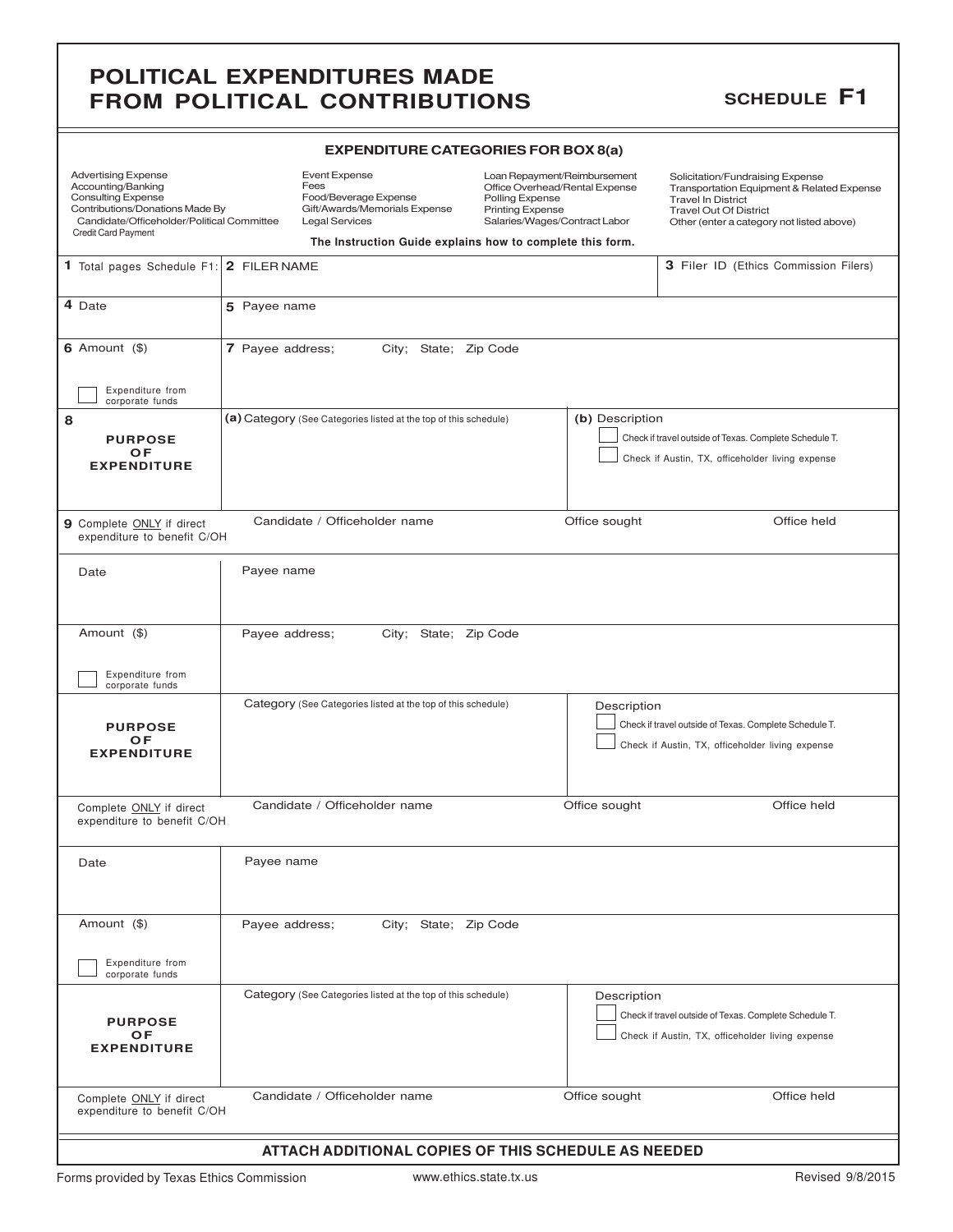# **UNPAID INCURRED OBLIGATIONS** SCHEDULE F2

| <b>EXPENDITURE CATEGORIES FOR BOX 10(a)</b>                                                                                                                    |                                           |                                                                                                                 |                                                                                                                                               |                 |                                                                                                                                                                                           |  |
|----------------------------------------------------------------------------------------------------------------------------------------------------------------|-------------------------------------------|-----------------------------------------------------------------------------------------------------------------|-----------------------------------------------------------------------------------------------------------------------------------------------|-----------------|-------------------------------------------------------------------------------------------------------------------------------------------------------------------------------------------|--|
| <b>Advertising Expense</b><br>Accounting/Banking<br><b>Consulting Expense</b><br>Contributions/Donations Made By<br>Candidate/Officeholder/Political Committee |                                           | <b>Event Expense</b><br>Fees<br>Food/Beverage Expense<br>Gift/Awards/Memorials Expense<br><b>Legal Services</b> | Loan Repayment/Reimbursement<br>Office Overhead/Rental Expense<br>Polling Expense<br><b>Printing Expense</b><br>Salaries/Wages/Contract Labor |                 | Solicitation/Fundraising Expense<br>Transportation Equipment & Related Expense<br><b>Travel In District</b><br><b>Travel Out Of District</b><br>Other (enter a category not listed above) |  |
|                                                                                                                                                                |                                           | The Instruction Guide explains how to complete this form.                                                       |                                                                                                                                               |                 |                                                                                                                                                                                           |  |
| 1 Total pages Schedule F2:                                                                                                                                     | 2 FILER NAME                              |                                                                                                                 |                                                                                                                                               |                 | 3 Filer ID (Ethics Commission Filers)                                                                                                                                                     |  |
|                                                                                                                                                                |                                           | 4 TOTAL OF UNITEMIZED UNPAID INCURRED OBLIGATIONS                                                               |                                                                                                                                               |                 | \$                                                                                                                                                                                        |  |
| 5 Date                                                                                                                                                         | 6 Payee name                              |                                                                                                                 |                                                                                                                                               |                 |                                                                                                                                                                                           |  |
| 7 Amount $(\$)$                                                                                                                                                | 8 Payee address;<br>City; State; Zip Code |                                                                                                                 |                                                                                                                                               |                 |                                                                                                                                                                                           |  |
| Expenditure from<br>corporate funds                                                                                                                            |                                           |                                                                                                                 |                                                                                                                                               |                 |                                                                                                                                                                                           |  |
| 9<br><b>TYPE OF</b><br><b>EXPENDITURE</b>                                                                                                                      |                                           | Political                                                                                                       | Non-Political                                                                                                                                 |                 |                                                                                                                                                                                           |  |
| 10                                                                                                                                                             |                                           | (a) Category (See Categories listed at the top of this schedule)                                                |                                                                                                                                               | (b) Description |                                                                                                                                                                                           |  |
| <b>PURPOSE</b>                                                                                                                                                 |                                           |                                                                                                                 |                                                                                                                                               |                 | Check if travel outside of Texas. Complete Schedule T.                                                                                                                                    |  |
| OF<br><b>EXPENDITURE</b>                                                                                                                                       |                                           |                                                                                                                 |                                                                                                                                               |                 | Check if Austin, TX, officeholder living expense                                                                                                                                          |  |
|                                                                                                                                                                |                                           |                                                                                                                 |                                                                                                                                               |                 |                                                                                                                                                                                           |  |
| 11 Complete ONLY if direct<br>Candidate / Officeholder name<br>Office sought<br>Office held<br>expenditure to benefit C/OH                                     |                                           |                                                                                                                 |                                                                                                                                               |                 |                                                                                                                                                                                           |  |
| Date                                                                                                                                                           | Payee name                                |                                                                                                                 |                                                                                                                                               |                 |                                                                                                                                                                                           |  |
| Amount (\$)                                                                                                                                                    |                                           | Payee address;<br>City; State; Zip Code                                                                         |                                                                                                                                               |                 |                                                                                                                                                                                           |  |
| Expenditure from<br>corporate funds                                                                                                                            |                                           |                                                                                                                 |                                                                                                                                               |                 |                                                                                                                                                                                           |  |
| <b>TYPE OF</b><br><b>EXPENDITURE</b>                                                                                                                           | Political<br>Non-Political                |                                                                                                                 |                                                                                                                                               |                 |                                                                                                                                                                                           |  |
|                                                                                                                                                                |                                           | Category (See Categories listed at the top of this schedule)                                                    |                                                                                                                                               | Description     |                                                                                                                                                                                           |  |
| <b>PURPOSE</b>                                                                                                                                                 |                                           |                                                                                                                 |                                                                                                                                               |                 | Check if travel outside of Texas. Complete Schedule T.                                                                                                                                    |  |
| <b>OF</b><br><b>EXPENDITURE</b>                                                                                                                                |                                           |                                                                                                                 |                                                                                                                                               |                 | Check if Austin, TX, officeholder living expense                                                                                                                                          |  |
|                                                                                                                                                                |                                           |                                                                                                                 |                                                                                                                                               |                 |                                                                                                                                                                                           |  |
| Office held<br>Candidate / Officeholder name<br>Office sought<br>Complete ONLY if direct<br>expenditure to benefit C/OH                                        |                                           |                                                                                                                 |                                                                                                                                               |                 |                                                                                                                                                                                           |  |
|                                                                                                                                                                |                                           |                                                                                                                 |                                                                                                                                               |                 |                                                                                                                                                                                           |  |
|                                                                                                                                                                |                                           |                                                                                                                 |                                                                                                                                               |                 |                                                                                                                                                                                           |  |
|                                                                                                                                                                |                                           |                                                                                                                 |                                                                                                                                               |                 |                                                                                                                                                                                           |  |
|                                                                                                                                                                |                                           |                                                                                                                 |                                                                                                                                               |                 |                                                                                                                                                                                           |  |
|                                                                                                                                                                |                                           |                                                                                                                 |                                                                                                                                               |                 |                                                                                                                                                                                           |  |
|                                                                                                                                                                |                                           |                                                                                                                 |                                                                                                                                               |                 |                                                                                                                                                                                           |  |
| ATTACH ADDITIONAL COPIES OF THIS SCHEDULE AS NEEDED                                                                                                            |                                           |                                                                                                                 |                                                                                                                                               |                 |                                                                                                                                                                                           |  |
| www.ethics.state.tx.us<br>Revised 9/8/2015<br>Forms provided by Texas Ethics Commission                                                                        |                                           |                                                                                                                 |                                                                                                                                               |                 |                                                                                                                                                                                           |  |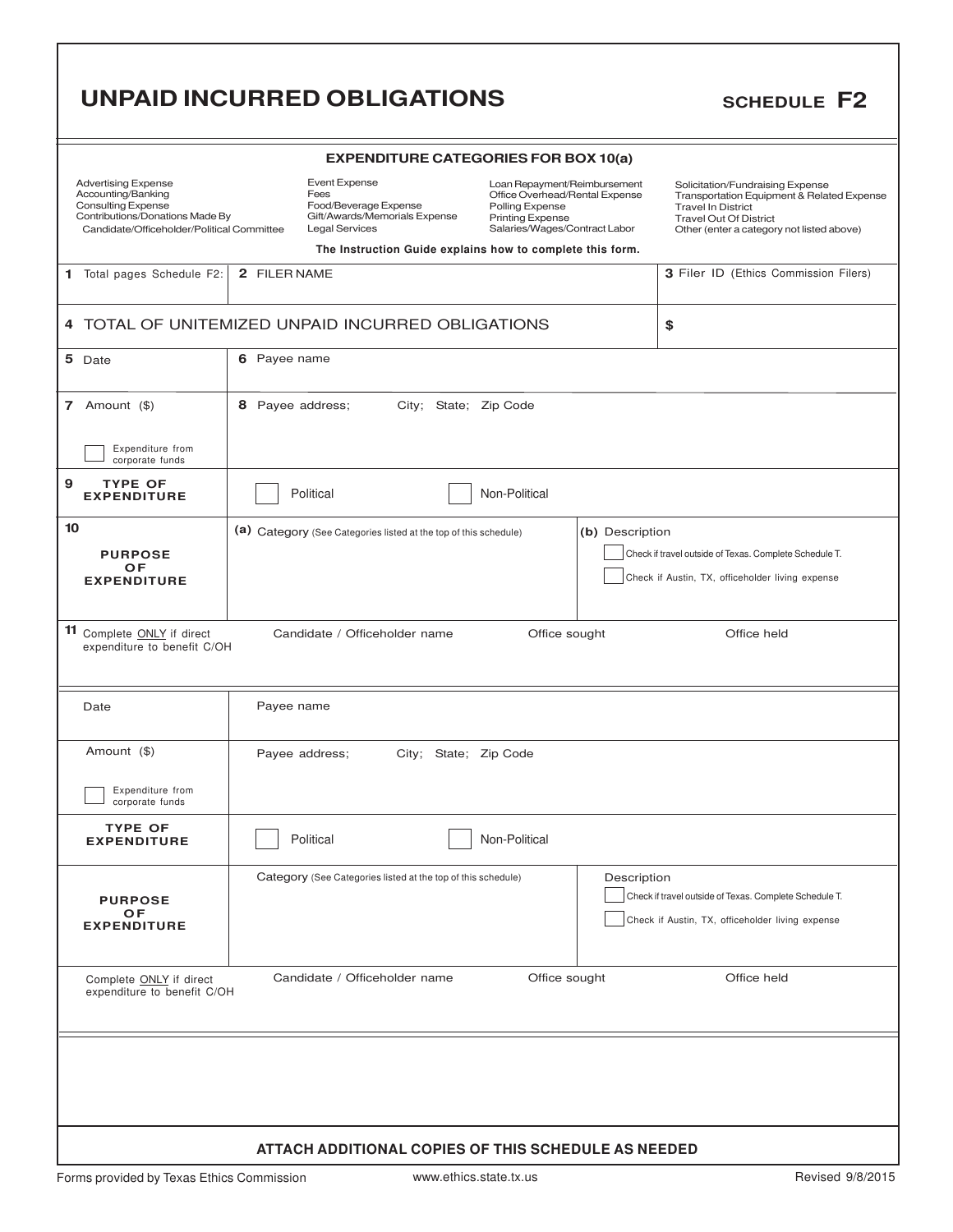|                                                                                                                                                                | <b>EXPENDITURES MADE BY CREDIT CARD</b>                                                                                                                                                                                                                                                                                       | <b>SCHEDULE F4</b>                                                                                                                                                                        |  |  |  |  |
|----------------------------------------------------------------------------------------------------------------------------------------------------------------|-------------------------------------------------------------------------------------------------------------------------------------------------------------------------------------------------------------------------------------------------------------------------------------------------------------------------------|-------------------------------------------------------------------------------------------------------------------------------------------------------------------------------------------|--|--|--|--|
| <b>EXPENDITURE CATEGORIES FOR BOX 10(a)</b>                                                                                                                    |                                                                                                                                                                                                                                                                                                                               |                                                                                                                                                                                           |  |  |  |  |
| <b>Advertising Expense</b><br>Accounting/Banking<br><b>Consulting Expense</b><br>Contributions/Donations Made By<br>Candidate/Officeholder/Political Committee | <b>Event Expense</b><br>Loan Repayment/Reimbursement<br>Fees<br>Office Overhead/Rental Expense<br>Food/Beverage Expense<br>Polling Expense<br>Gift/Awards/Memorials Expense<br><b>Printing Expense</b><br><b>Legal Services</b><br>Salaries/Wages/Contract Labor<br>The Instruction Guide explains how to complete this form. | Solicitation/Fundraising Expense<br>Transportation Equipment & Related Expense<br><b>Travel In District</b><br><b>Travel Out Of District</b><br>Other (enter a category not listed above) |  |  |  |  |
| 1 Total pages Schedule F4:                                                                                                                                     | 2 FILER NAME                                                                                                                                                                                                                                                                                                                  | 3 Filer ID (Ethics Commission Filers)                                                                                                                                                     |  |  |  |  |
|                                                                                                                                                                |                                                                                                                                                                                                                                                                                                                               |                                                                                                                                                                                           |  |  |  |  |
|                                                                                                                                                                | TOTAL OF UNITEMIZED EXPENDITURES CHARGED TO A CREDIT CARD                                                                                                                                                                                                                                                                     | \$                                                                                                                                                                                        |  |  |  |  |
| 5 Date                                                                                                                                                         | 6 Payee name                                                                                                                                                                                                                                                                                                                  |                                                                                                                                                                                           |  |  |  |  |
| 7 Amount $(\$)$<br>8 Payee address;<br>City; State; Zip Code                                                                                                   |                                                                                                                                                                                                                                                                                                                               |                                                                                                                                                                                           |  |  |  |  |
| Expenditure from<br>corporate funds                                                                                                                            |                                                                                                                                                                                                                                                                                                                               |                                                                                                                                                                                           |  |  |  |  |
| <b>TYPE OF</b><br>9<br><b>EXPENDITURE</b>                                                                                                                      | Political<br>Non-Political                                                                                                                                                                                                                                                                                                    |                                                                                                                                                                                           |  |  |  |  |
| 10                                                                                                                                                             | (a) Category (See Categories listed at the top of this schedule)<br>(b) Description                                                                                                                                                                                                                                           |                                                                                                                                                                                           |  |  |  |  |
| <b>PURPOSE</b><br>OF                                                                                                                                           |                                                                                                                                                                                                                                                                                                                               | Check if travel outside of Texas. Complete Schedule T.                                                                                                                                    |  |  |  |  |
| Check if Austin, TX, officeholder living expense<br><b>EXPENDITURE</b>                                                                                         |                                                                                                                                                                                                                                                                                                                               |                                                                                                                                                                                           |  |  |  |  |
| 11 Complete ONLY if direct<br>expenditure to benefit C/OH                                                                                                      | Candidate / Officeholder name<br>Office sought                                                                                                                                                                                                                                                                                | Office held                                                                                                                                                                               |  |  |  |  |
| Date                                                                                                                                                           | Payee name                                                                                                                                                                                                                                                                                                                    |                                                                                                                                                                                           |  |  |  |  |
| Amount (\$)<br>City; State; Zip Code<br>Payee address;                                                                                                         |                                                                                                                                                                                                                                                                                                                               |                                                                                                                                                                                           |  |  |  |  |
| Expenditure from<br>corporate funds                                                                                                                            |                                                                                                                                                                                                                                                                                                                               |                                                                                                                                                                                           |  |  |  |  |
| <b>TYPE OF</b><br><b>EXPENDITURE</b>                                                                                                                           | Political<br>Non-Political                                                                                                                                                                                                                                                                                                    |                                                                                                                                                                                           |  |  |  |  |
|                                                                                                                                                                | Category (See Categories listed at the top of this schedule)<br>Description                                                                                                                                                                                                                                                   |                                                                                                                                                                                           |  |  |  |  |
| <b>PURPOSE</b><br>OF                                                                                                                                           |                                                                                                                                                                                                                                                                                                                               | Check if travel outside of Texas. Complete Schedule T.                                                                                                                                    |  |  |  |  |
| <b>EXPENDITURE</b>                                                                                                                                             |                                                                                                                                                                                                                                                                                                                               | Check if Austin, TX, officeholder living expense                                                                                                                                          |  |  |  |  |
| Complete ONLY if direct<br>expenditure to benefit C/OH                                                                                                         | Candidate / Officeholder name<br>Office sought                                                                                                                                                                                                                                                                                | Office held                                                                                                                                                                               |  |  |  |  |
|                                                                                                                                                                |                                                                                                                                                                                                                                                                                                                               |                                                                                                                                                                                           |  |  |  |  |
|                                                                                                                                                                |                                                                                                                                                                                                                                                                                                                               |                                                                                                                                                                                           |  |  |  |  |
|                                                                                                                                                                |                                                                                                                                                                                                                                                                                                                               |                                                                                                                                                                                           |  |  |  |  |
|                                                                                                                                                                | <b>ATTACH ADDITIONAL COPIES OF THIS SCHEDULE AS NEEDED</b>                                                                                                                                                                                                                                                                    |                                                                                                                                                                                           |  |  |  |  |
| Forms provided by Texas Ethics Commission                                                                                                                      | www.ethics.state.tx.us                                                                                                                                                                                                                                                                                                        | Revised 9/8/2015                                                                                                                                                                          |  |  |  |  |

L

٦